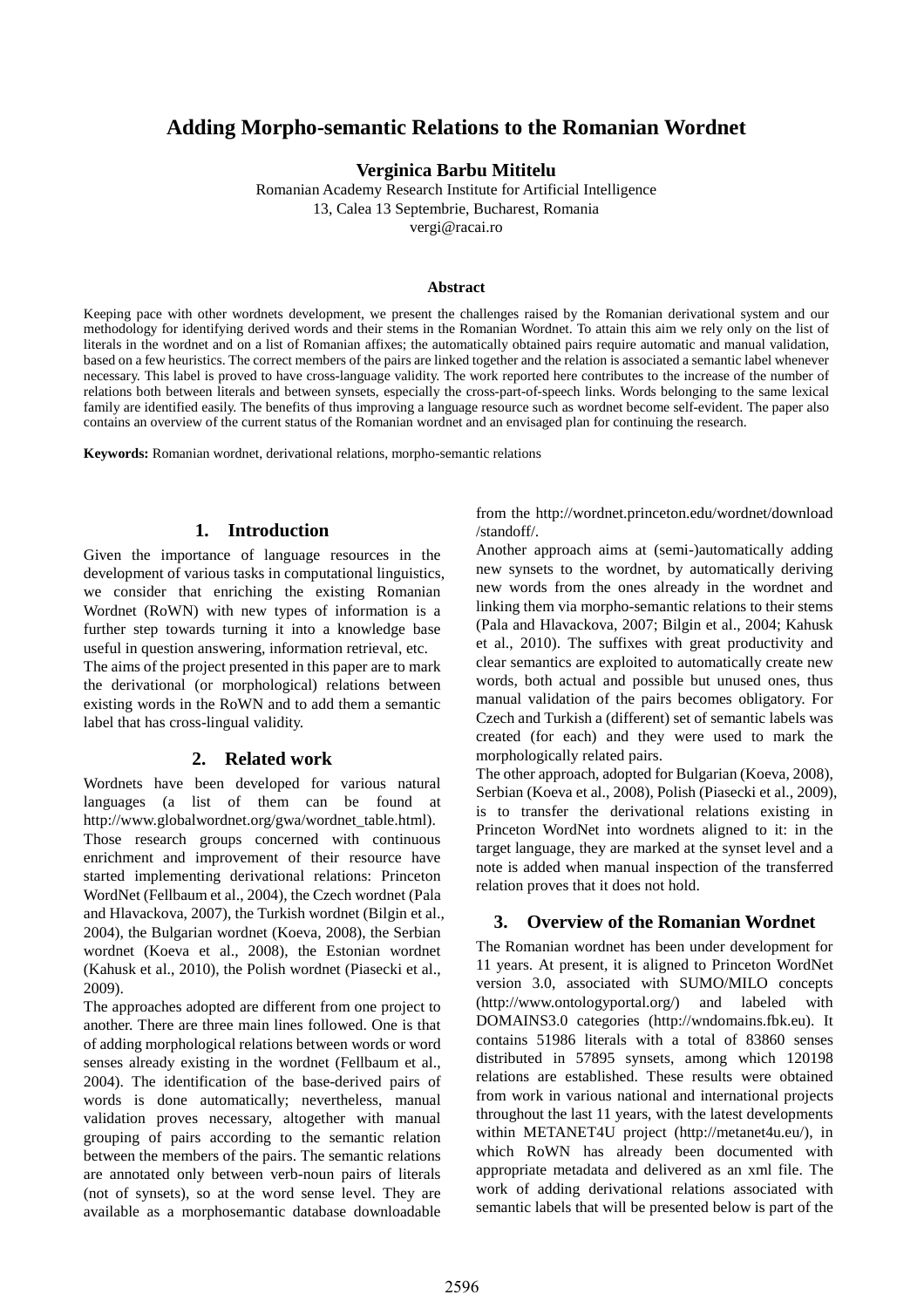author's postdoctoral project.

RoWN synsets contain simple literals, as well as multiple-word literals. The nouns are either common or proper (named entities). Our focus here is on simple or one-word literals and we consider only common nouns, alongside with verbs, adjectives and adverbs.

## **4. The Challenge: The Romanian Derivational System**

New words appear in a language either by borrowing from a different language with which the former establishes contacts (due to geographic vicinity, to cultural relations, to political relations, to the spread of scientific discoveries, etc.) or by various means of combining existing linguistic material. These are, mainly, compounding and derivation. The latter makes use of suffixes, prefixes, roots and stems. A root can combine with a suffix or/and a prefix to create a new, derived word: *p*ă*durar* "forester" is created from the root *p*ă*dure* "forest" and the suffix *-ar*. Notice that the final vowel of the root cannot be found in the derived word. Another example: *împ*ă*duri* "afforest" is obtained from the root *p*ă*dure* to which the prefix *în-* (in its phonetic variant *im-*) and the suffix *-i* are added. In all these examples, the root is also the stem. However, a stem can contain, besides the root, one or more affixes (suffixes or/and prefixes). It is base for another derived word. For example, the word *reîmp*ă*duri* "reafforest" is created from the stem *împ*ă*duri* to which the prefix *re-* was attached. Derivation can also involve substitution of affixes: the word *desp*ă*duri* "deforest" is created by replacing the prefix *in-* with *des*in the stem *împ*ă*duri*.

The derivation process usually lengthens the word. All examples above are cases of progressive derivation. However, sometimes derivation shortens the word, by cutting off its beginning (a prefix) or its ending (a suffix). This type of derivation is called regressive. One such example is *picta* "paint" which is a backformation from either *pictor* "painter" or *pictur*ă "painting".

Quite often, derivation in Romanian involves vowel or/and consonant alternations: *cas*ă "house" + suffix *-u*ţă > *c*ă*su*ţă "little house" (vowel mutation), *nerod* "foolish" + suffix *-ie* > *nerozie* "foolishness" (consonant mutation), *viteaz* "brave" + suffix *-ie* > *vitejie* "bravery" (vowel and consonant mutation).

Derived words are always analyzable within a language and the etymologic information in a dictionary contains the stem and the affixes. Moreover, there are borrowings that are analyzable (not only in the language of origin, but also) in the borrowing language. For instance, the word *veselie* "cheerfulness" is a Slavic borrowing, just like *vesel* "cheerful", another Slavic borrowing. However, as there are pairs such as *h*ă*rnicie* "diligence" and *harnic* "diligent" in Romanian, where the former is derived from the latter by means of the suffix *-ie*. Both *vesel* and *harnic* are adjectives describing people, while *veselie* and *h*ă*rnicie* are nouns designating human characteristics. Given the similarities, speakers of Romanian are able to analyze *veselie* as containing the adjective *vesel* and the

suffix *-ie*. Nevertheless, the etymologic information in the dictionary associated with the noun *veselie* identifies it as a Slavic borrowing. In our marking of derivationally related words, we chose to link *veselie* and *vesel* by a morpho-semantic relation for the sake of consistency in the treatment of similar cases (see the meanings of the words as presented above), as our aim is to group together semantically and morphologically related words, not to turn wordnet into an etymologic dictionary.

## **4.1. Romanian Suffixes and Prefixes**

There are many studies in Romanian linguistics describing the Romanian affixes from various perspectives. Functionally, affixes can help create new words (and in this case they are means of derivation) or inflected forms of the same word (thus, being means of inflection). As far as their structure is concerned, affixes are simple (most of them) or complex (only a few). Some are old in language, others are newer. The former were inherited from Latin or borrowed alongside with words containing them from old Slavic, from Greek, Turkish and other languages. Since the  $19<sup>th</sup>$  century other affixes have been borrowed (at the same time with words containing them) especially from Romance languages and even from Latin. A few affixes were created in Romanian. The affixes productivity varies throughout time. Most of them are used on the whole territory of Romania; others are restricted to certain areas. Morphologically, prefixes usually do not change the part of speech of the stem to which they attach (exceptions were presented in Petic, 2011); only suffixes can change it. The semantic values of some affixes have been synthesized in a couple of books. In spite of the monographical descriptions of a part of the affixes, we still lack an exhaustive list of Romanian prefixes and suffixes.

For our experiment, we needed a rich list of affixes and we compiled it from various bibliographical sources.

| Affixes      | Number |
|--------------|--------|
| Prefixes     |        |
| Suffixes     |        |
| <b>TOTAI</b> |        |

Table 1. Quantitative data about Romanian affixes

The data in this table should be interpreted like this: we have a list of 83 prefixes, but 3 of them are not used in the standard language, they are restricted dialectally; as in RoWN there are no dialectal words, these three prefixes cannot be found. As far as suffixes are concerned, they are 409 when homonymy is not considered. Otherwise, if we consider the part of speech of the word created by derivation, there are 482 suffixes. As it will be obvious from the presentation below (section 5), the part of speech of the (stem word and also of the) derived word is of extreme importance to us. Moreover, the phonetic variants of the affixes (such as *i-* and *im-* for the prefix *in-*) are also useful, so that we can automatically identify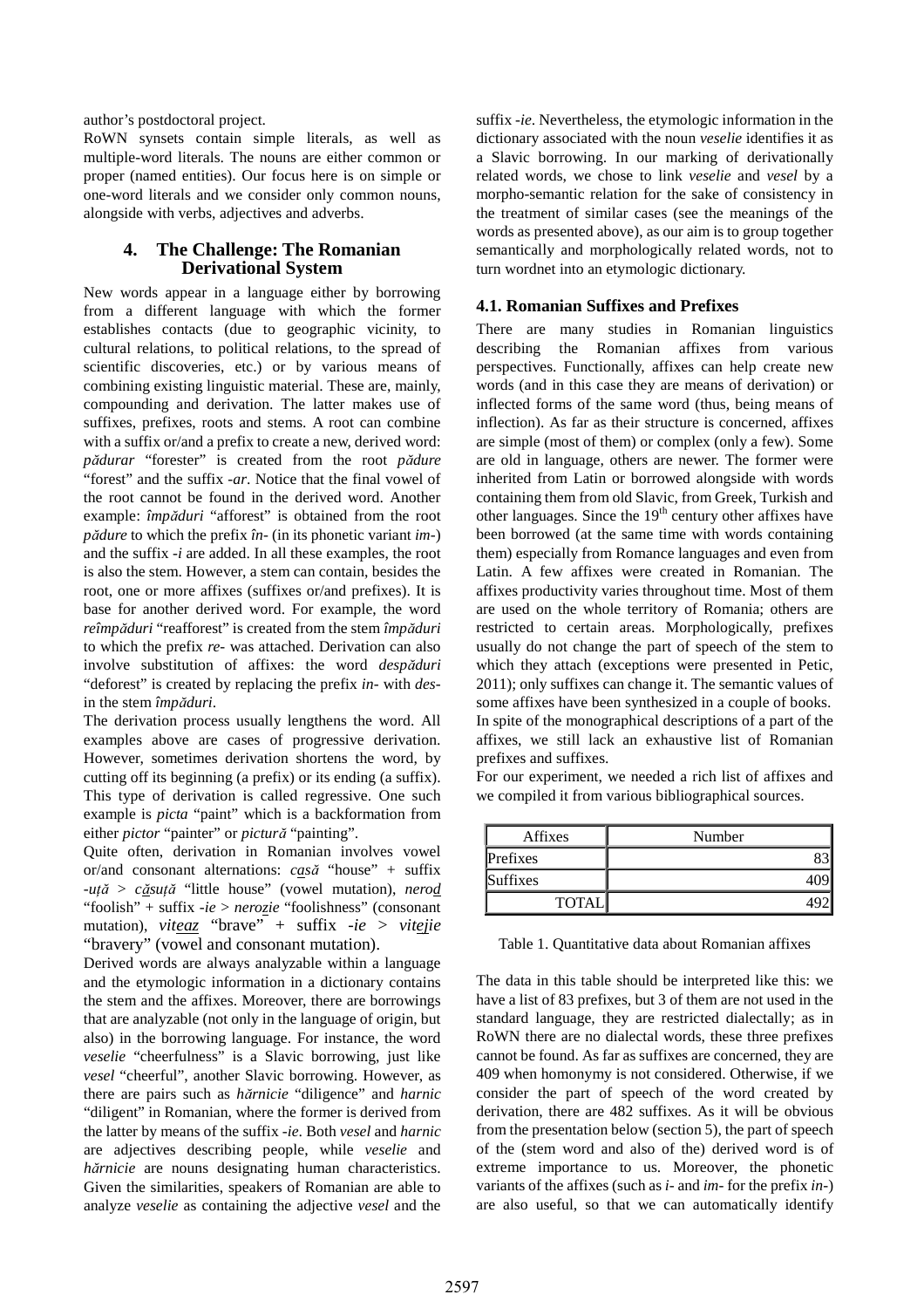words containing affixes.

#### **4.2. Phonetic Alternations**

As mentioned above, in the process of derivation the root of the word can be affected by phonetic alternations. There are 11 possible vowel mutations and 12 consonant ones. Out of them, we have implemented so far seven vowel mutations, but only for three of them we found examples. They apply in the order in which they are enumerated here: *ea*>*e* (as in *viteaz* + suffix *-ie* > *vitejie*), *oa*>*o* (as in *floare* "flower" + suffix *-ar* > *florar* "florist"), *a*>*e* (as in *mas*ă "table" + suffix *-ean* > *mesean* "participant at a banquet").

## **5. The Methodology for Identifying Derived Words and their Base**

Given the literals in the synsets of the RoWN, our first aim is to find pairs of words made up of a derived word and its base. We do not distinguish here between derivation and backformation. And we decided, at least for the moment, not to deal with derivation with a suffix and a prefix at the same time; thus, we do not find pairs like *p*ă*dure* – *împ*ă*duri*.

In order to render the steps of the derivational process, we are interested in finding for each derived word its stem, not its root (when the stem is different from the root). For instance, we want to mark *reîmp*ă*durire* "reafforestation" derived from *reîmp*ă*duri* "reafforest" (by means of the suffix *-re*), derived, in its turn, from *împ*ă*duri* "afforest" (by means of the prefix *re-*), which, in its turn, is derived from *p*ă*dure* "forest" by the prefix *îm-* (variant of *în-*) and the suffix *-i*. So, there are direct derivational links between stems and the words derived from them, but there are also indirect derivational links, like the one between *reîmp*ă*durire* and *p*ă*dure*, which is reconstructed from the direct derivational links. In the figure below the direct derivational links are represented as continuous lines, while the indirect ones are represented as dashed lines. Choosing this work method is most appropriate for the derivational process that takes place in steps: affixes are usually attached one after the other. We chose not to use directed links, because we aim at a similar treatment of both proper derivation and back formation.



Figure 1. Direct and indirect derivational relations.

We extracted from RoWN all simple literals, irrespective

of their part of speech. We did not deal with proper nouns. Given this list of literals and the list of prefixes and that of suffixes, we made combinations of one literal and either a prefix or a suffix. When the resulted form could be found in the list of literals extracted from the RoWN, we retained the pair initial literal – obtained literal as a candidate pair of a base – derived words. Adding prefixes, we obtained 2862 such pairs. Adding suffixes, we obtained 13556 pairs. The explanation comes from the fact that Romanian has a larger number of suffixes than of prefixes; suffixation is a highly productive linguistic phenomenon, unlike prefixation.

A further step was to validate these candidates. For that, we tried some automatic heuristics. For prefixes, we used a morphologic validation method: the base and the derived word must have the same part of speech. The assumption is that prefixation does not change the part of speech of the stem it attaches to. Out of the 2862 pairs only 2621 obeyed this constraint. Analyzing the eliminated pairs, we noticed that we could validate 83 of them. There are three types of examples among them: (a) 71 cases are due to RoWN incompleteness: e.g. *mul*ţ*umit* "pleased" – *nemul*ţ*umit* "displeased": these words can be adjectives, adverbs or nouns in Romanian; however, in the RoWN the former is implemented only as an adjective, while the latter as an adverb and a noun; the other values will be implemented in RoWN in the future; (b) 1 case when prefixation does change the part of speech of the base word: e.g.: *cancer* "cancer" (noun) – *anticancer* "anticancer" (adjective); this is an exception to the rule making our assumption; (c) 11 cases when the literals have a wrong part of speech tag in RoWN and require correction. Through manual inspection of the 2862 pairs of words with the same part of speech, we validated a set of 1907 base-prefixed word pairs, so almost 67%. This means that in around 33% of all cases the beginning of words is a false prefix: e.g.: *curs* "course" – *excurs* "excursus": although both words are nouns and the latter has the first two letters *ex-*, which is a prefix attachable to nouns to create another noun, the semantic condition is not fulfilled: the two words have no overlap of meaning. There are also some cases when compounding is mistaken for prefixation: *cas*ă "house" – *acas*ă "at home" (< preposition *a* + noun *cas*ă).

For automatically validating the suffixed words, we exploited the morphologic information about them. Suffixes combine with words of certain parts of speech to create words with certain parts of speech. For example, the suffix *-eal*ă attaches to verbs to create nouns as in: *plictisi* "get bored" + suffix *-eal*ă > *plictiseal*ă "boredom".

For the suffixes occurring in our list of 13556 pairs, we established, relying on the literature dedicated to them, the parts of speech with which they combine and the part of speech of the resulting words. Exploiting this information, we numerically reduced the list to 9123 pairs. In order to establish how correct these are, we manually validated a set of (the first) 1000 pairs (that were alphabetically ordered).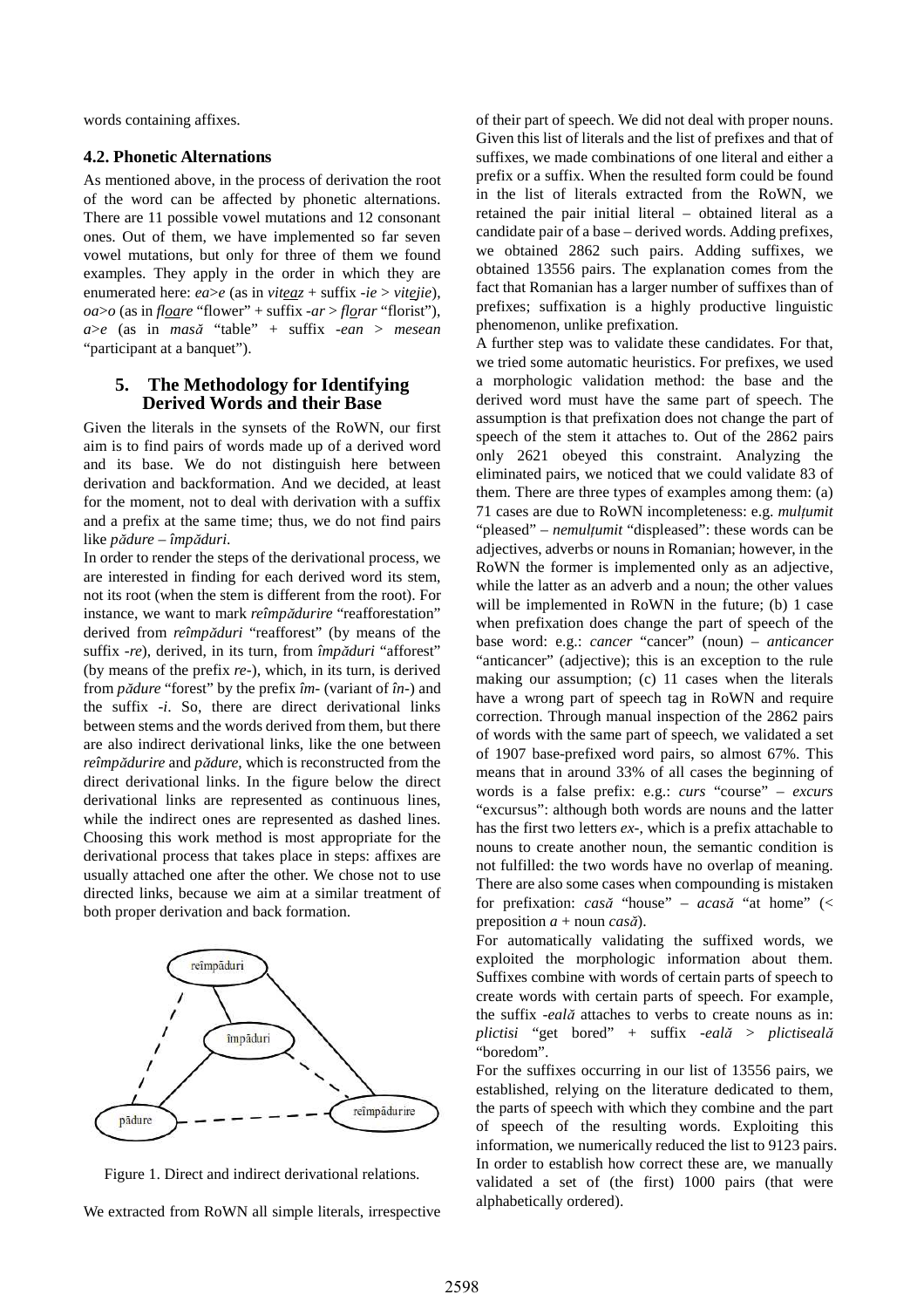In Table 2 we present the precision and recall of the methods used for finding prefixed and suffixed words. Precision is the fraction of retrieved pairs that are relevant (i.e. are pairs of base-derived words). Recall is the fraction of relevant pairs that are retrieved. While data for prefixes are for all cases found, those for suffixes are calculated for a part of 1000 pairs from the total set.

| Affixes  | Precision | Recall |
|----------|-----------|--------|
| Prefixes | 70%       | 96%    |
| Suffixes | $1\%$     |        |

Table 2. Precision and recall.

This means that in the case of prefixed words we are able to find almost all pairs of base-derived words (we miss only 4% of them) and we are less accurate in the case of suffixed words.

Precision is very difficult to improve: many false suffixes and prefixes cannot be spotted unless the semantics of the words is considered. Many short words (two or three letters) can be recognized within plenty other longer words, either at their beginning or at their ending, without being their roots.

However, we are more interested in increasing recall, that is in automatically finding as many pairs base-derived words as possible. Searching through wordnet for such pairs is unconceivable.

## **6. Marking Derivational Relations**

Such morphological relations are valid only within a language and they are established at the word level, more exactly at the word sense level. Take, for example, the first sense of the verb *drive* in English. It is derivationally related with the senses 4, 8 and 11 of the noun *drive*, with the first sense of the noun *driver* and with the second sense of the noun *driving*. The sense 8 of the verb *drive* is in derivational relations with the senses 6 and 12 of the noun *drive* and with the sense 2 of the noun *driver* and sense 2 of the noun *driving*. Here is the data from the Princeton WordNet:

Sense 1

drive -- (operate or control a vehicle; "drive a car or bus"; "Can you drive this four-wheel truck?")

RELATED TO->(noun) drive#4

 $\Rightarrow$  driveway, drive, private road  $\rightarrow$  (a road leading up to a private house; "they parked in the driveway")

RELATED TO->(noun) drive#11

 $\Rightarrow$  drive, parkway -- (a wide scenic road planted with trees; "the riverside drive offers many exciting scenic views")

RELATED TO->(noun) drive#8

 $\Rightarrow$  drive, ride -- (a journey in a vehicle (usually an automobile); "he took the family for a drive in his new car")

RELATED TO->(noun) driver#1

=> driver -- (the operator of a motor vehicle)

RELATED TO->(noun) driving#2

 $\Rightarrow$  driving -- (the act of controlling and steering the movement of a vehicle or animal)

## Sense 8

drive -- (push, propel, or press with force; "Drive a nail into the wall")

RELATED TO->(noun) drive#12

 $\Rightarrow$  drive -- ((sports) a hard straight return (as in tennis or squash)

RELATED TO->(noun) drive#6

 $\Rightarrow$  drive, driving -- (hitting a golf ball off of a tee with a driver; "he sliced his drive out of bounds")

RELATED TO->(noun) driver#2

 $\Rightarrow$  driver -- (someone who drives animals that pull a vehicle)

RELATED TO->(noun) driving#2

 $\Rightarrow$  driving -- (the act of controlling and steering the movement of a vehicle or animal)

Consequently, derivational relations need to be marked among literals, not at the synset level. According to wordnet terminology, these are lexical, not semantic relations. They have the following properties: (i) symmetry: if word  $w_1$  is in derivational relation with word  $w_2$ , then  $w_2$  is also in derivational relation with  $w_1$ ; (ii) transitivity: if word  $w_1$  is in derivational relation with word  $w_2$  and  $w_2$  is in derivational relation with word  $w_3$ , then  $w_1$  is also in derivational relation with  $w_3$  (see the indirect derivational relations represented as dashed lines in Figure 1); (iii) non-reflexivity: word  $w_1$  is not in derivational relation with itself, which means that we do not treat conversion as a type of derivation ("zero-derivation" as it is called in various books).

# **7. Semantic Labeling**

Usually, affixes have meanings which can be rendered in terms of semantic labels. They can be represented at the synset level.

The teams that added such labels to their wordnets worked with a different set of labels. In Princeton WordNet they are suggestive for the semantic type of the relationship between verbs and nouns. 14 labels are used: agent, material, instrument, location, by-means-of, undergoer, property, result, state, uses, destination, event, body-part, vehicle. In the Czech wordnet, they reflect the parts of speech involved in the relation rather than the semantic type of these relations: deriv-na, deriv-ger, deriv-dvrb, deriv-pos, deriv-pas, deriv-aad, deriv-an, deriv-g, deriv-ag, deriv-dem. For Turkish they were chosen so that they have a higher degree of generality: become, acquire, be-in-state, someone-with, something-with, someone-from, someone-without, something-without, pertains-to, with, reciprocal, causes, is-caused-by, cat-of, manner.

From the pairs of stem-derived words that we identified we extracted those whose members occur in only one synset each and searched for the semantic relations marked in RoWN for those synsets. We found antonymy,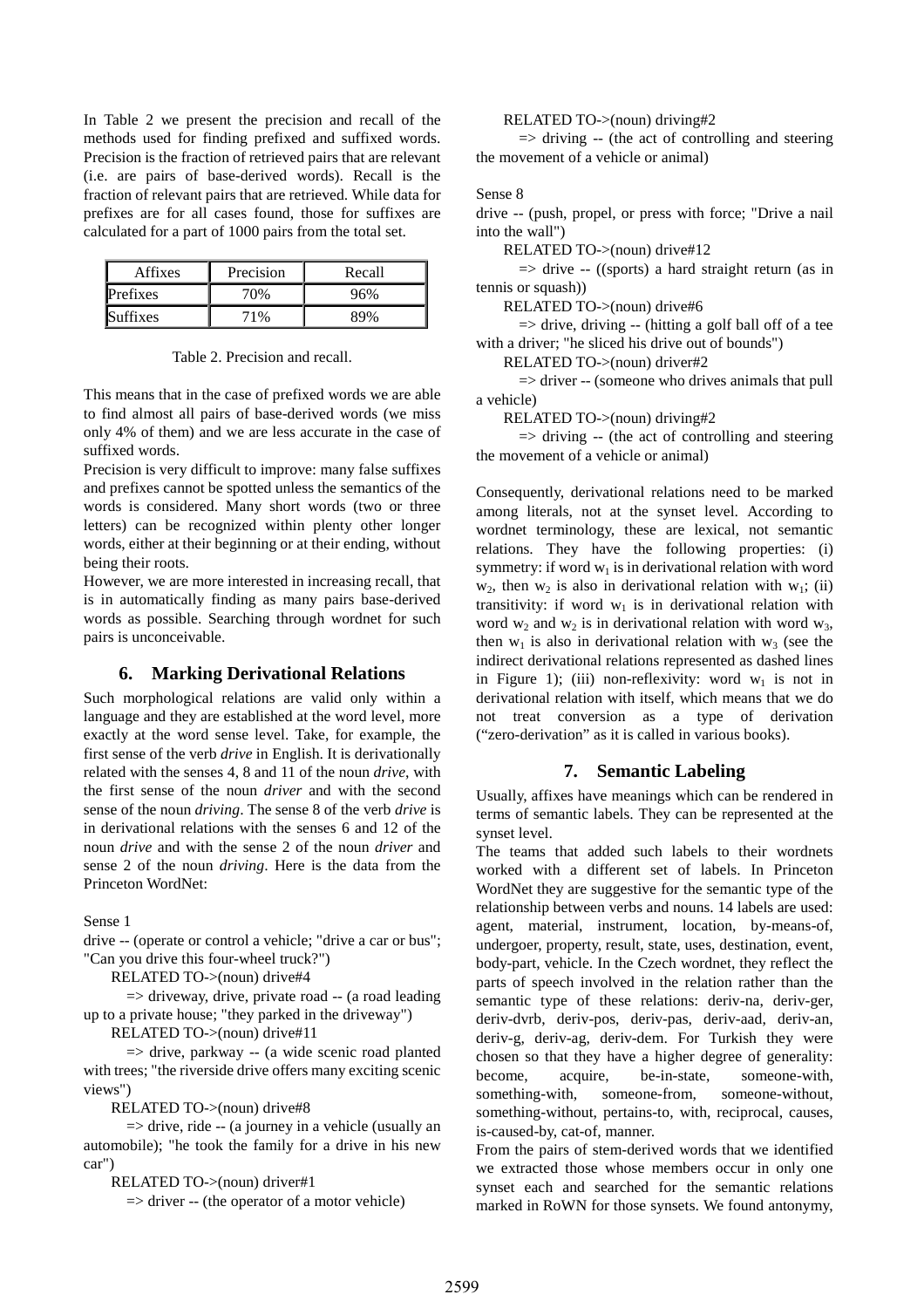hypo- and hypernymy, meronymy and holonymy, pertainymy. We consider that in such cases the semantic relations are morphologically motivated and there is no need for further semantic labeling of the links.

## **8. Inter-lingual Transfer and Validation of Semantic Labels**

Semantic labels associated with derivational relations are valid cross-lingually, even if the morphological relation is not present in all languages. For instance, in Romanian there is a morphological relation between *buc*ă*tar* "cook" and *buc*ă*t*ă*rie* "kitchen": the latter is derived from the former with the help of the suffix *-ie* (and the vowel mutation *a:*ă which is common when *a* loses stress). The semantic relations or labels involved in this case are those of agent and place. However, the same semantic relations exist for the English *cook* and *kitchen*, although they are morphologically unrelated. When wordnets are aligned, the semantic labels existing in one language can be transferred into the other language(s) or can be checked cross-lingually. Whenever discrepancies occur, they signal a mistake in annotation.

Within METANET4U project we experimented with the transfer of the semantic labels from the standoff file of Princeton WordNet. We went through 3407 pairs of synsets and for 1211 of them we found that they have equivalent morphologically related translations in Romanian. For instance, in English the verb *weed* in its second meaning "clear of weeds" is derivationally related with the first meaning of the noun *weeder* "a farmhand hired to remove weeds". Their equivalents in Romanian, *plivi* and *plivitor*, respectively, are also derivationally related and in both languages the noun expresses an agent. The other pairs (2196) either are not implemented in RoWN or the literals implementing them are not derivationally related. Consider the English pair: the verb *dry* in its second sense "become dry or drier" and the noun *drier* in its first meaning "a substance that promotes drying". Their respective equivalents in Romanian are *usca* and *sicativ*, which are morphologically unrelated.

## **9. Future work**

The very next step in our work is to semantically annotate the pairs of base-derived words that occur in two or more synsets. For each case, we have to establish when the derivational relation holds and what semantic label should be attached to it. We already have a list of semantic labels, but it is not final and it will be adjusted according to the various situations encountered during annotation.

In order to improve the list of derivationally related words, we will implement more alternations (both for vowels and for consonants).

One more aspect that is worth investigating is the degree to which we can deal with derivation with a prefix and a suffix at the same time.

## **10. Conclusion**

There are three levels at which the importance of marking morpho-semantic relations are evident. First, at the

monolingual level, the density of relations in a wordnet increases, between words with the same part of speech, but especially between words of different parts of speech. For example, the lexical family made up of *p*ă*dure*, *p*ă*durar*, *p*ă*durice* "grove", *p*ă*duros* "wooded", *împ*ă*duri*, *împ*ă*durire*, *desp*ă*duri*, *desp*ă*durire*, *reîmp*ă*duri*, *reîmp*ă*durire*, there are four derivational links between words of the same part of speech (i.e. *p*ă*dure* – *p*ă*durar*, *p*ă*dure* – *p*ă*durice*, *împ*ă*duri* – *desp*ă*duri*, *împ*ă*duri reîmp*ă*duri*), and five derivational links between words of different parts of speech (noun-verb: *p*ă*dure* – *împ*ă*duri*, *împ*ă*durire* – *împ*ă*duri*, *reîmp*ă*durire* – *reîmp*ă*duri*, *desp*ă*durire* – *desp*ă*duri*; noun-adjective: *p*ă*dure* – *p*ă*duros*).

From a theoretical linguistics perspective, we can make studies concerning the semantic aspects of affixation in Romanian.

Second, at the multilingual level, the semantic labels associated with the derivational relations are established at the synset level, so they hold among concepts and could be transferred from one wordnet into another, provided that they are aligned with each other. The more wordnets with such relations, the more numerous and interesting comparative studies can be made: one can analyze how a certain semantic relation is morphologically realized in various languages: if it has a morphologic counterpart or not, what affixes express it, etc.

Third, at the applications level, a wordnet enriched with morpho-semantic relations turns into a knowledge base useful for various tasks such as question answering, information retrieval and others.

The method described here is focused only with marking morpho-semantic relations between literals already in the RoWN. In the future we could adapt our tools for marking these relations at the moment when new synsets are implemented in Romanian.

## **11. Acknowledgements**

The main part of the work reported here is supported by the Sectorial Operational Program Human Resources Development (SOP HRD), financed from the European Social Fund and by the Romanian Government under the contract number SOP HRD/89/1.5/S/59758. Another part is supported by the METANET4U project, financed by the European Commission, under grant agreement no. 270893.

## **12. References**

- Bilgin, O., Cetinoglu, O., Oflazer, K. (2004). Morphosemantic relations in and across wordnets: A study based on Turkish. In P. Sojka, K. Pala, P. Smrz, C. Fellbaum, P. Vossen (Eds.), *Proceedings of GWC*, 2004.
- Fellbaum, C., Osherson, A., Clark, P.E. (2007). Putting Semantics into WordNet's "Morphosemantic" Links. In *Proceedings of the 3rd Language and Technology Conference*, Poznan.
- Kahusk, N., Kerner, K., Vider, K. (2010). Enriching Estonian WordNet with Derivations and Semantic